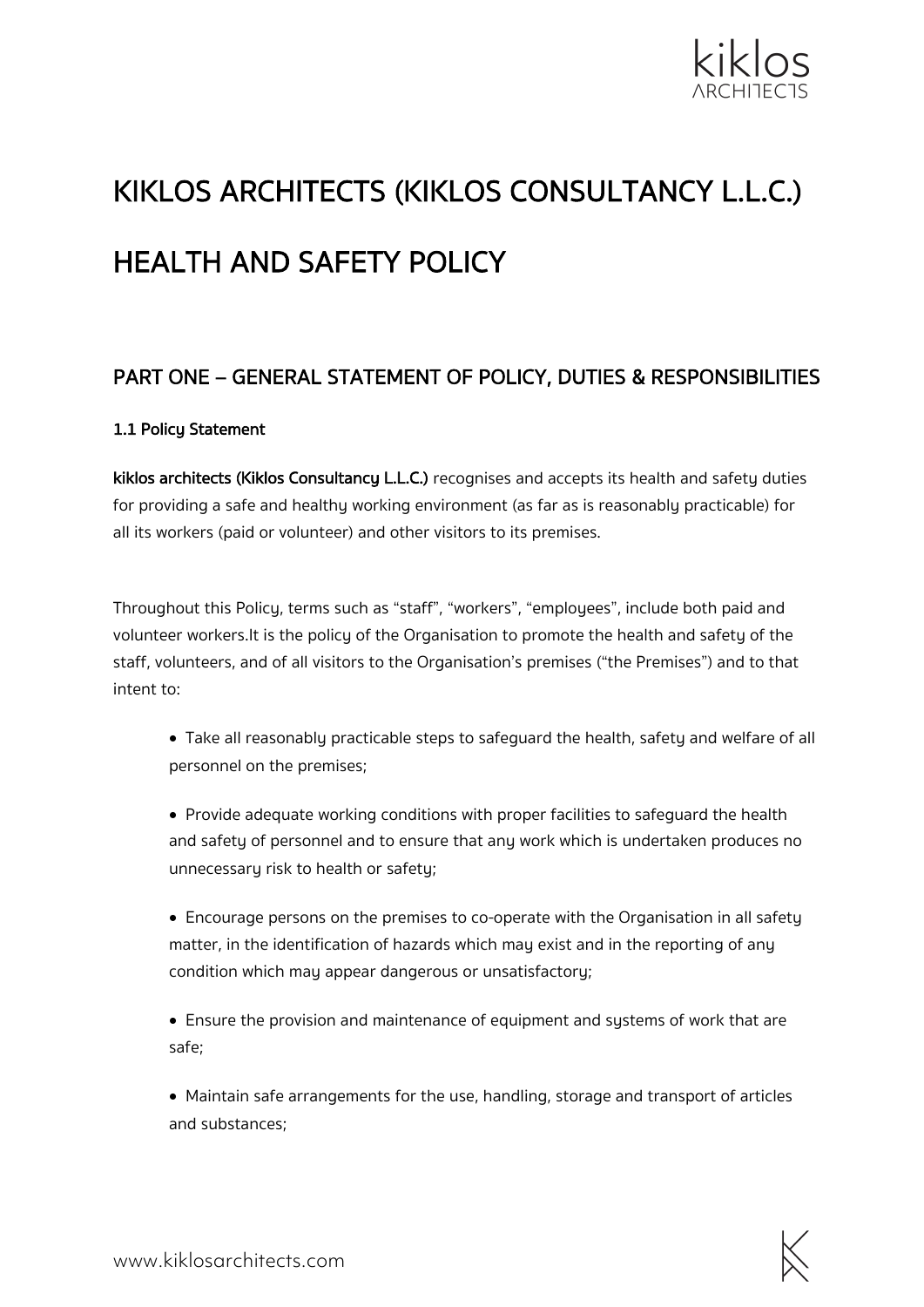

- Provide sufficient information, instruction, training and supervision to enable everyone to avoid hazards and contribute to their own safety and health;
- Provide specific information, instruction, training and supervision to personnel who have particular health and safety responsibilities;
- Make, as reasonably practicable, safe arrangements for protection against any risk to health and safety of the general public or other persons that may arise for the Organisation's activities;
- Make suitable and sufficient assessment of the risks to the health and safety of employees and of persons not in the employment of the Organisation arising out of or in connection with the Organisation's activities;
- Make specific assessment of risks in respect of new or expectant mothers and young people under the age of eighteen;
- Provide information to other employers of any risks to which those employer's workers on the Organisation's premises may be exposed.

This policy statement and/or the procedures for its implementation may be altered at any time by the Organisation's Senior Management ("the Management").

#### 1.2 Statutory Duty of the Organisation

The Organisation will comply with its duty to ensure, as far as is reasonably practicable, the health, safety and welfare at work of its workers and of visitors to its premises and, in general, to:

- Make workplaces safe and without risks to health;
- Ensure plant and machinery are safe and that safe systems of work are set and followed;
- Ensure articles and substances are moved, stored and used safely;
- Give volunteers/ workers the information, instruction, training and supervision necessary for their health and safety.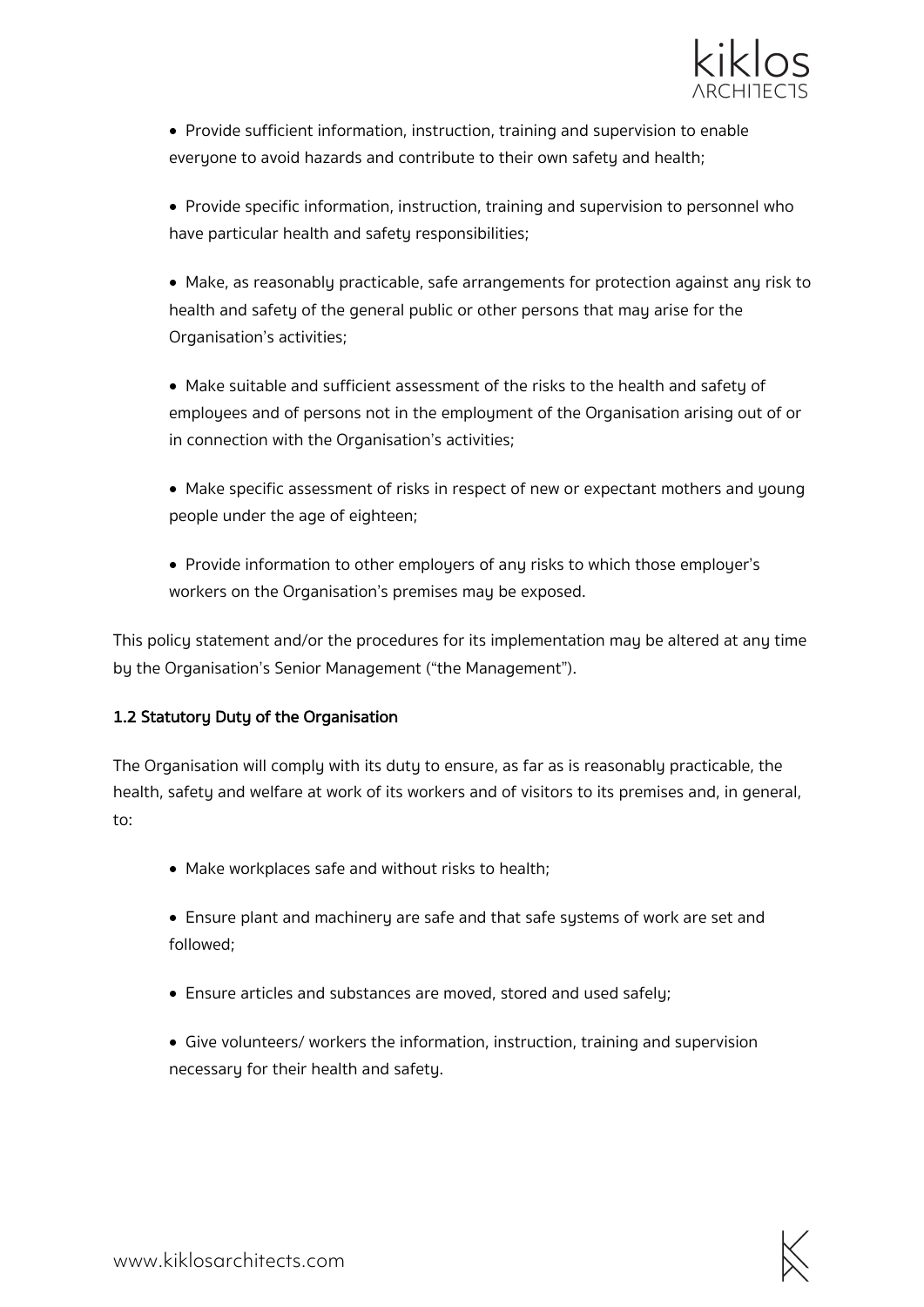

#### In particular, the Organisation will:

- Assess the risks to health and safetu of its volunteers/workers:
- Make arrangements for implementing the health and safety measures identified as necessary by this assessment;
- Record the significant findings of the risk assessment and the arrangements for health and safety measures;
- Draw up a health and safety policy statement; including the health and safety organisation and arrangements in force, and bring it to the attention of its workers;
- Appoint someone competent to assist with health and safety responsibilities;
- Set up emergency procedures;
- Provide adequate First Aid facilities;
- Make sure that the workplace satisfies health, safety and welfare requirements, e.g.: for ventilation, temperature, lighting and for sanitary, washing and rest facilities;
- Make sure that work equipment is suitable for its intended use as far as health and safety is concerned, and that it is properly maintained and used;
- Prevent or adequately control exposure to substances that may damage health;
- Take precautions against danger form flammable or explosive hazards, electrical equipment, noise or radiation;
- Avoid hazardous manual handling operations and, where they cannot be avoided, reduce the risk of injury;
- Provide health surveillance as appropriate;

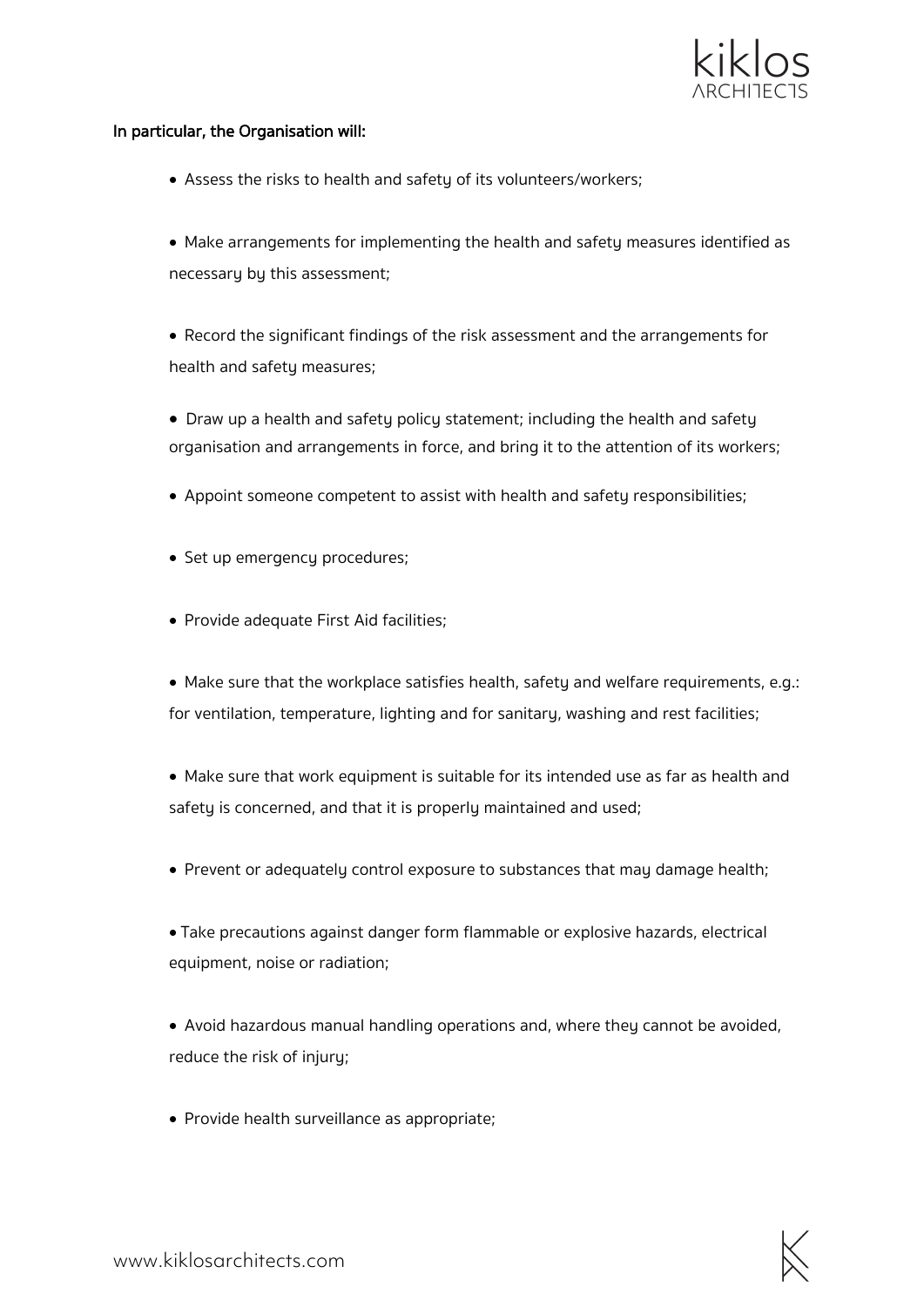

• Provide free any protective clothing or equipment, where risks are not adequately controlled by other means;

• Ensure that appropriate safety signs are provided and maintained (where appropriate);

• Report certain injuries, diseases and dangerous occurrences to the appropriate health and safety enforcing authority.

#### Statutory Duty of the Organisation's Workers

Employees also have legal duties, and the Organisation confidently requests non-employed (voluntary) workers also to observe these. They include the following:

- To take reasonable care for their own health and safety, and that of other persons who may be affected by what they do or do not do;
- To co-operate with the Organisation on health and safety;
- To use work items provided by the Organisation correctly, including personal protective equipment, in accordance with training or instructions;

• Not to interfere with or misuse anything provided for health, safety and welfare purposes;

• To report at the earliest opportunity injuries, accidents or dangerous occurrences at work, including those involving the public and participants in activities organised by the Organisation;

• Health and Safety law applies not only to employees in the workplace, it also applies to organisations and people who occupy or use community buildings to which members of the public have access.

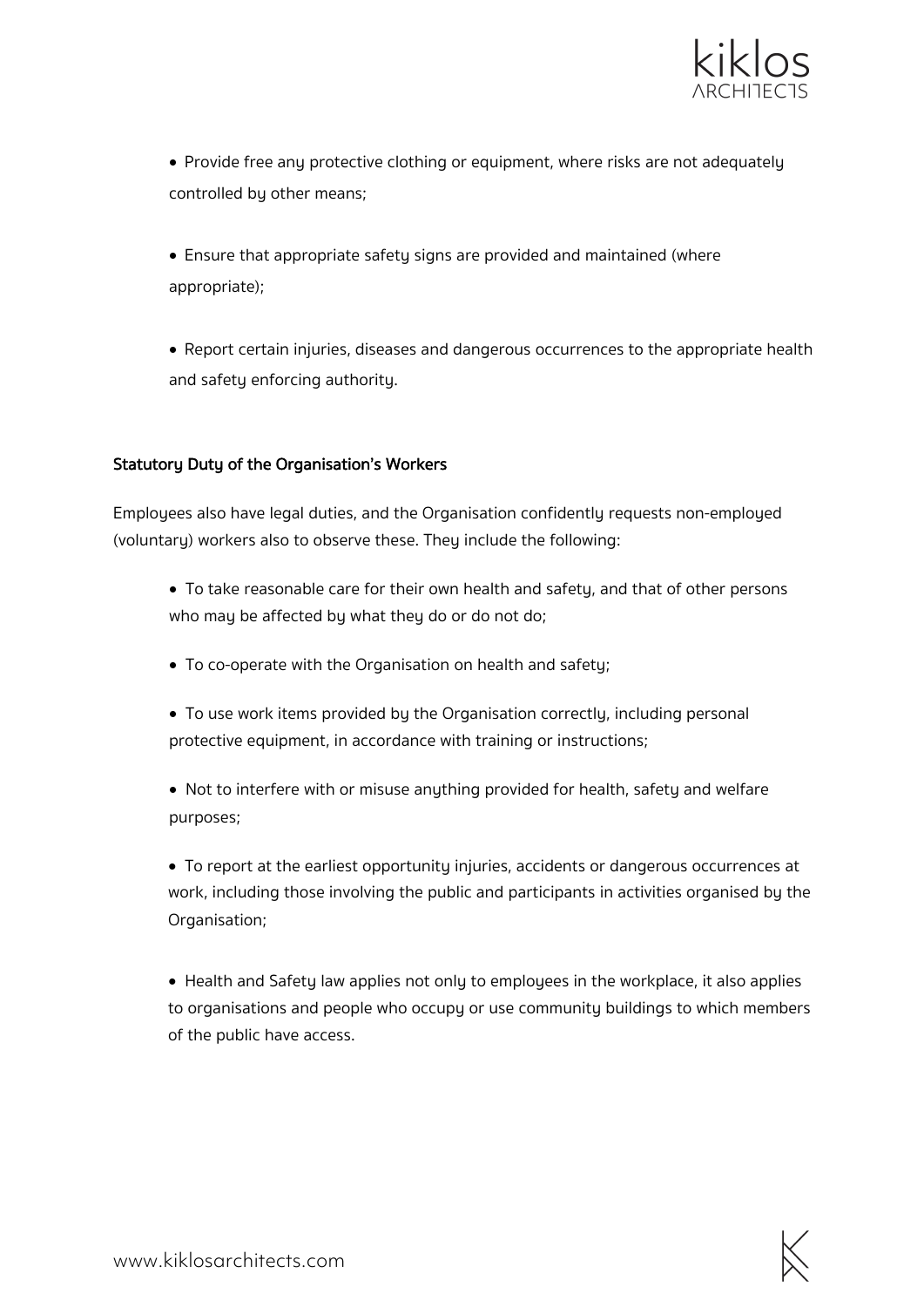

## 1.4 POLICY FOR VISITORS AND CONTRACTORS

On arrival all visitors should be directed to the duty representative of the Management, or a representative of the user/hirer of the building. This person is to take responsibility for the visitor(s) and assist in their evacuation from the building during an emergency or arrange help in the event of an accident.

On arrival, all visitors, including contractors and/or their workers, must sign a record of the date and time of their arrival and, before leaving, should further record their time of departure. Contractors working in the building should report any concerns relating to their own safety or suspected unsafe working practices to the Management, who will investigate and report to the Organisation.

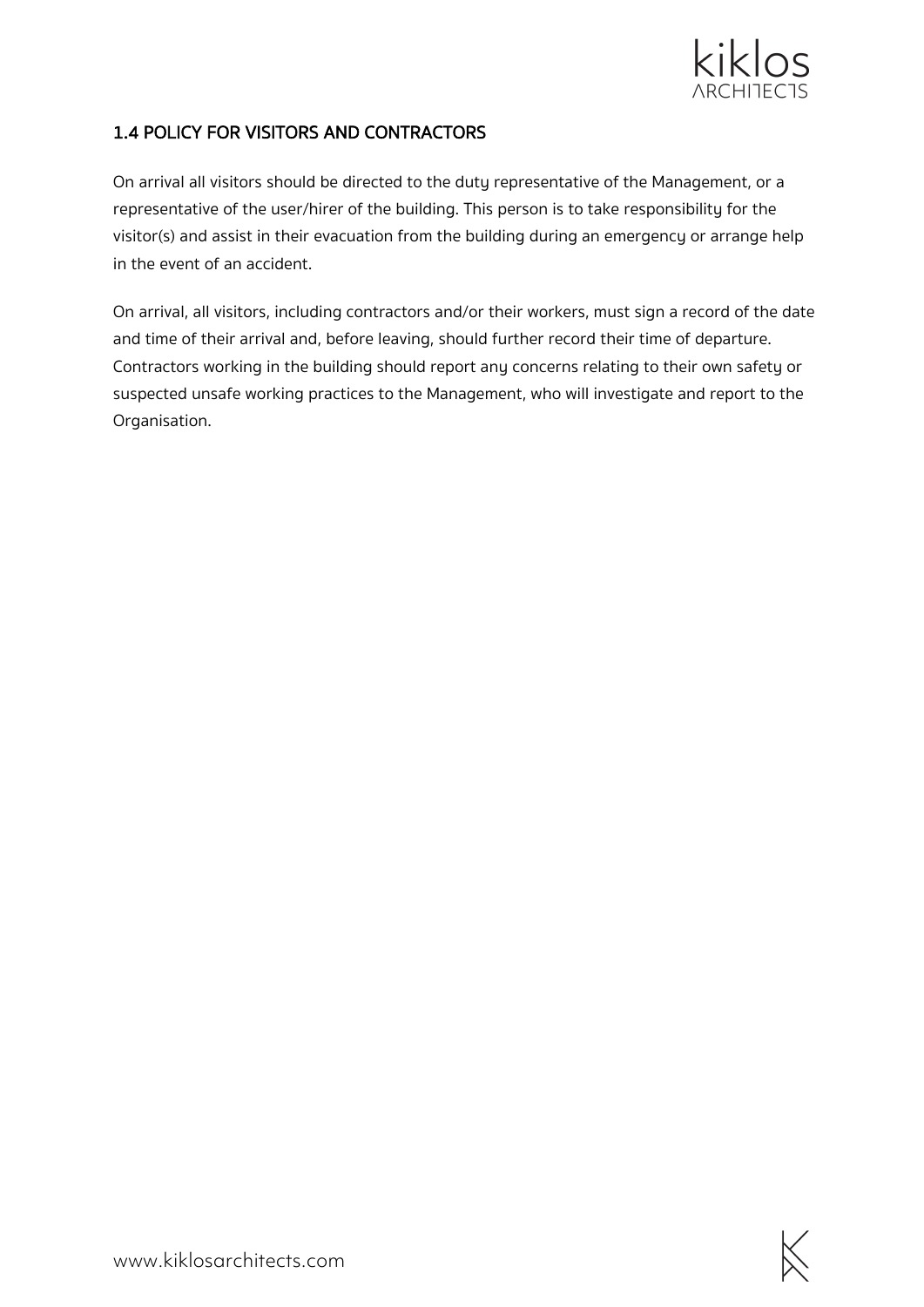

# PART TWO – ORGANIZATION OF HEALTH AND SAFETY

#### 2.1 Health and Safety Rules

All workers must exercise ordinary care to avoid accidents in their activities at work and comply with the following general rules and with any further rules which the Organisation may publish from time to time.

#### 2.2 Accident Forms and Book

The book must be kept in a locked drawer once completed.

Any injury suffered by a worker or visitor in the course of employment or otherwise on the Organisation's premises, however slight, must be recorded, together with such other particulars as are required by statutory regulations, on an accident form maintained by the Organisation.

#### 2.3 Fire Precautions

All personnel must familiarise themselves with fire escape routes and procedures and follow the directions of the Organisation in relation to fire.

#### 2.4 Equipment and Appliances

No equipment or appliance may be used other than as provided by or specifically authorised by or on behalf of the Organisation and any directions for the use of such must be followed precisely.

#### 2.5 Safety Clearways

Corridors and doorways must be kept free of obstructions and properly lit.

#### 2.6 Maintenance

Defective equipment, furniture and structures must be reported as such without delay.

#### 2.7 Hygiene and Waste Disposal

Facilities for the disposal of waste materials must be kept in a clean and hygienic condition. Waste must be disposed of in an appropriate manner and in accordance with any special instructions relating to the material concerned.

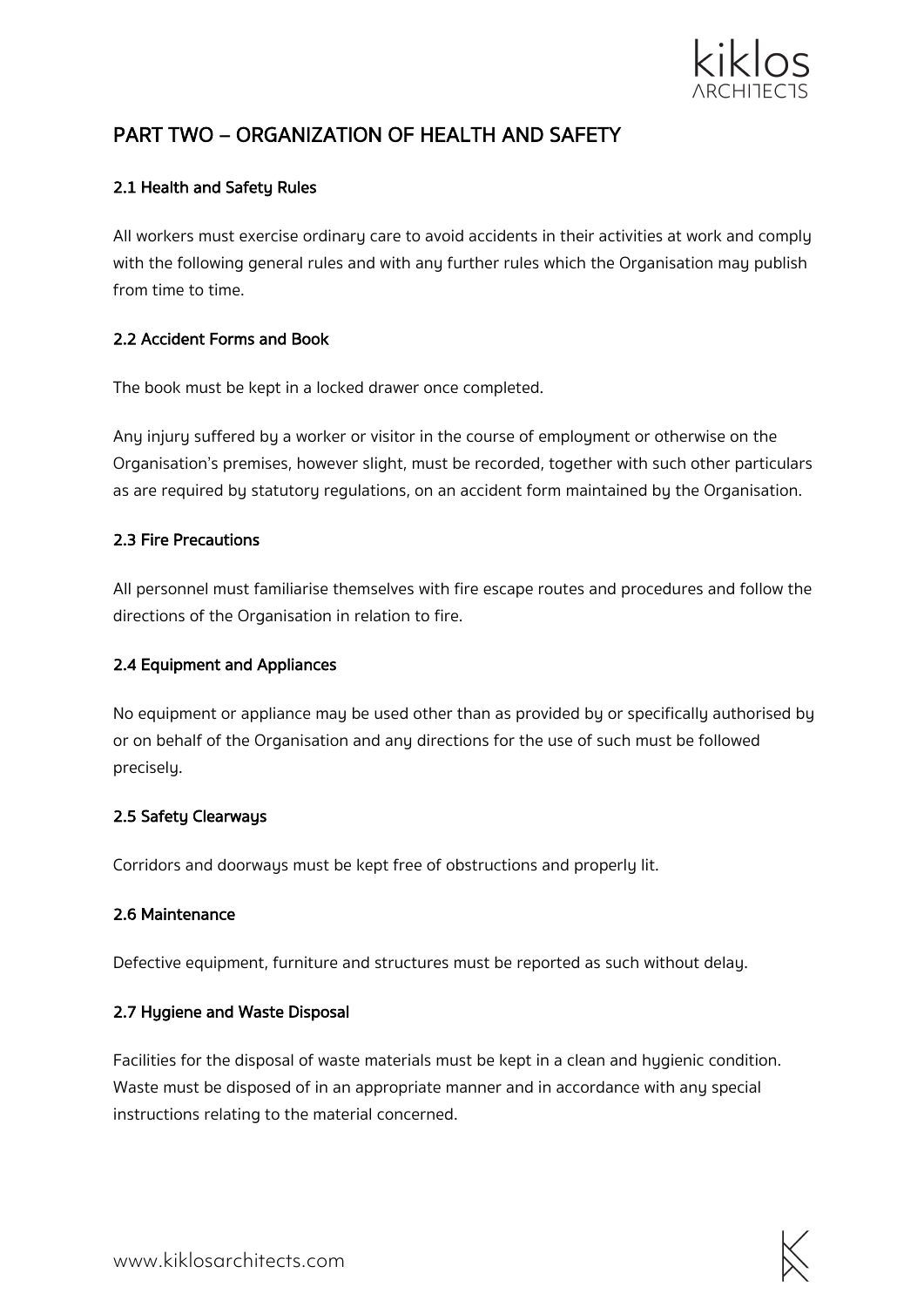

#### 2.8 Food Hygiene

When handling or preparing food there are specific hygiene requirements:

- Regularly wash hands before and during food preparation and especially after using the lavatory;
- Tell your supervisor of any skin, nose, throat, or bowel problem;
- Ensure cuts or sores are covered with correct waterproof dressings;
- Keep yourself clean and wear clean clothing;
- Remember that smoking in a food room is illegal;
- Never cough or sneeze over food;
- Clean as you go. Keep all equipment and surfaces clean;
- Prepare raw and cooked food in separate areas. Keep perishable food covered and either refrigerated (less than 8"C) or piping hot (above 63"C);
- Ensure waste food is disposed of properly. Keep the lid on rubbish bin and wash your hands after putting waste in it;
- Avoid handling food as far as possible;
- Tell your supervisor of any defects or concerns regarding the facilities eg uncleanness, refrigeration malfunction, cracked food preparation surfaces.

#### 2.9 Display Screen Equipment

The Organisation recognises its responsibility to ensure the well-being of workers who habitually use display screen equipment for a significant part of their normal work. Volunteers/Workers are advised to ensure that they take a five minute break from the display screen equipment at least once an hour and are advised that, if they experience vision defects or other discomfort that they believe may be wholly or in part a consequence of their use of such equipment, they have the right to an eye-test at the Organisation's expense.

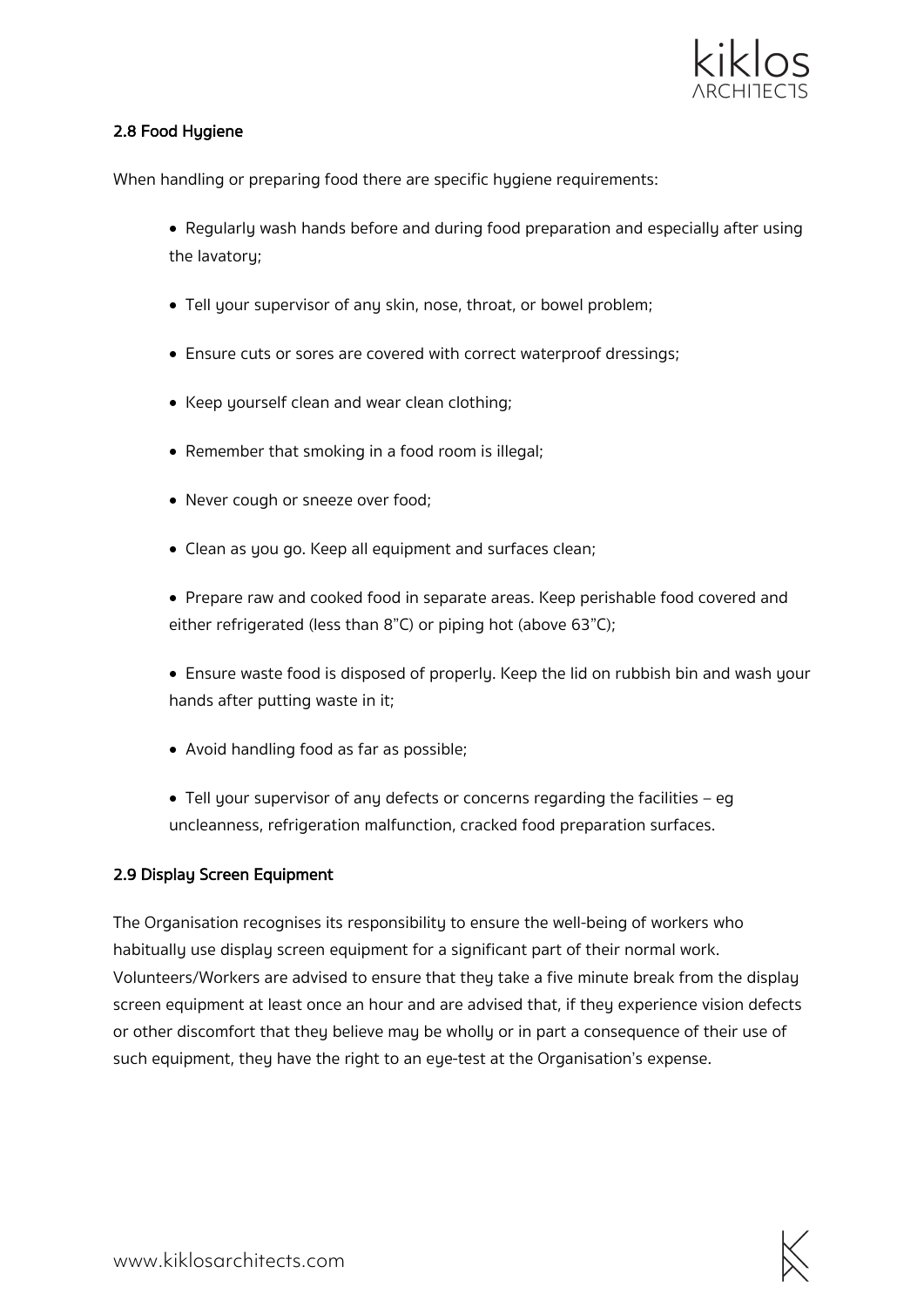

#### 2.10 Alcohol, Drugs and Tobacco

Smoking within the premises and the use of Drugs (except under medical supervision) on the premises are prohibited at all times. The use of intoxicants (alcohol) is prohibited during working hours, and no employee/volunteer may undertake his/her duties if under the influence of alcohol or drugs (except under medical supervision)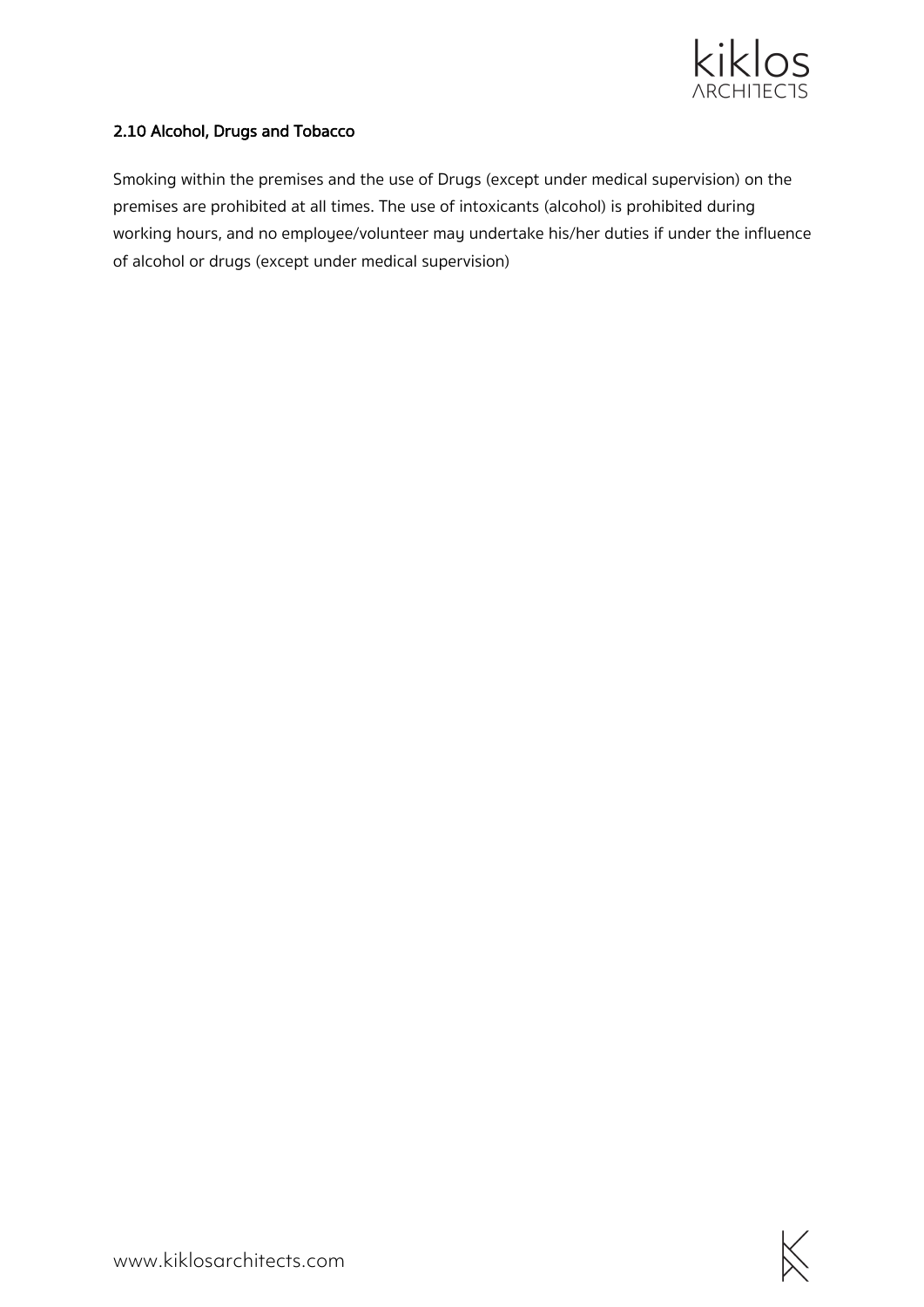

# PART THREE – ARRANGEMENT AND PROCEDURES

- 1. 3.1 First Aid and Accident Reporting
- 2. 3.2 Fire Drills and Evacuation Procedures

#### 3.1.1 First Aid

- First Aid Boxes are provided in the following location(s):
	- 1. Main Office
	- 2. Pantry Area

#### 3.1.2 Accidents

• In the event of an injury or illness, call for a member of staff or ring for an ambulance directly. To call an ambulance – dial 999 and ask for "ambulance";

• All accidents must be reported to the Senior Management or another member of staff on duty immediately or as soon as practicable;

• All accidents must be entered on an accident form, available from the Management. The procedures for "notifiable" accidents as shown in Appendix A below must be followed;

• The Senior Management will investigate incidents and accidents, and will consider the necessary actions to prevent recurrence.

#### 3.3 Fire Drills and Evacuation Procedures

#### 3.2.1 Fire Drills

- All workers and volunteers must know the fire procedures, position of fire appliances and escape routes.
- The last person securing the premises will ensure Fire Prevention Close Down Checks are made of all parts of the premises at the end of a session (See Appendix C).

#### 3.2.2 In the event of Fire

• Persons discovering a fire should sound the nearest alarm;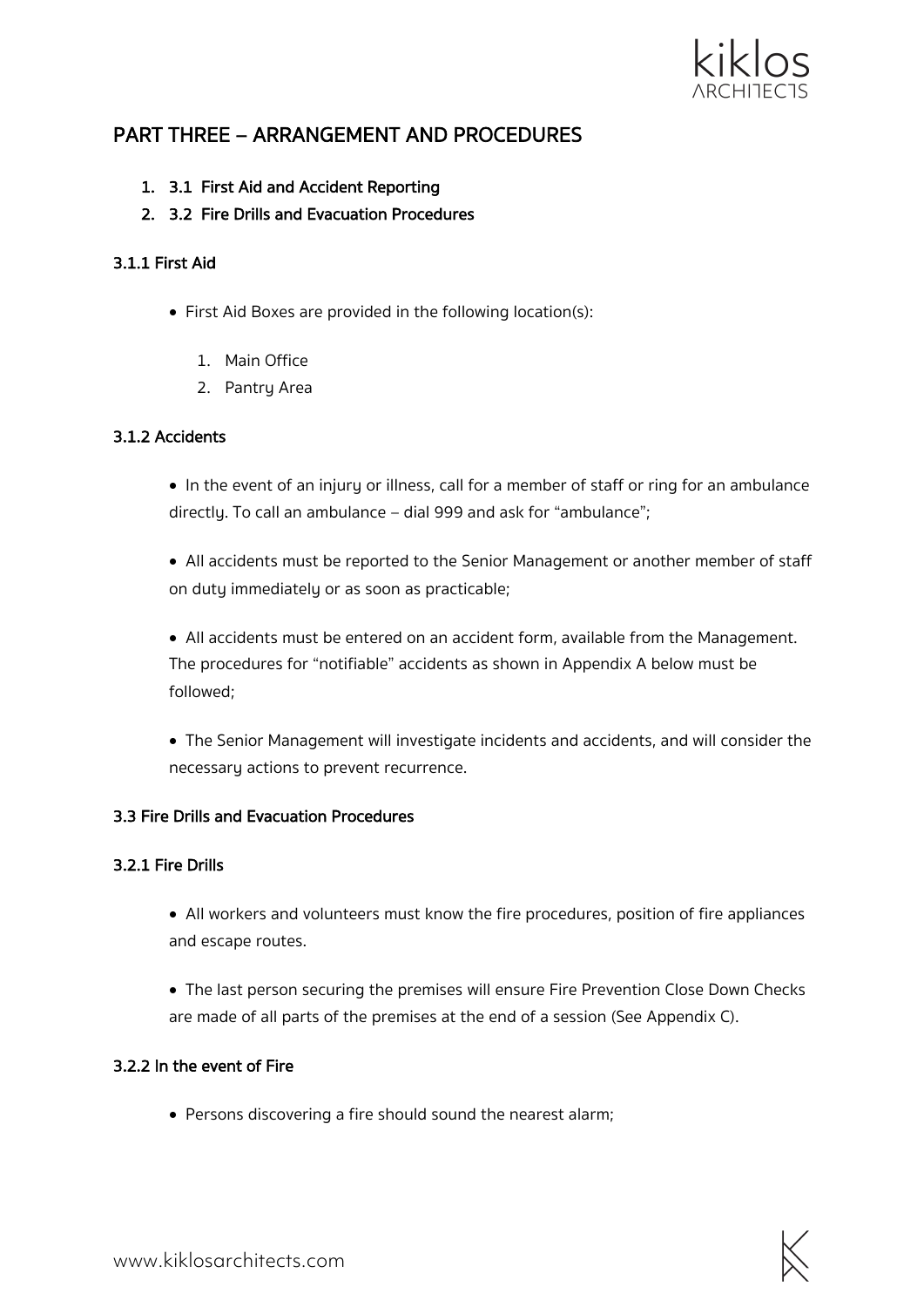

• The first duty of all workers is to evacuate all people from the premises by the nearest exit immediately the fire is discovered;

• All persons must evacuate the premises and, where possible without personal risk, leave all doors and windows closed;

• No-one should leave the assembly point without the permission of a member of staff;

• If any fire occurs, however minor, the Fire Brigade must be called immediately by dialling 997 and asking for "Fire Brigade";

• When the Fire Brigade arrives advise whether all persons are accounted for and location of fire.

#### 3.2.3 Bomb Warnings

- If you receive a warning try to find out from the caller:
	- 1. i) The approximate location of the bomb and likely time of detonation;
	- 2. ii) Whether the police and fire brigade have been notified;
	- 3. iii) Try to RECORD EXACTLY WHAT IS SAID:
- Notify the Police immediately on 999;
- DO NOT SOUND THE FIRE ALARM but evacuate the building taking into consideration any information form the bomb warning;
- Assemble in the appointed assembly area unless the bomb warning implies otherwise.

#### 3.2.5 Cleaning Materials, General Machinery and High Risk Areas

- All portable machinery must be switched off and unplugged when not in use;
- Wandering cables are a hazard; use with caution and safety in mind;
- Slippery floors and dangerous; use warning signs;
- Use protective clothing and equipment provided and as instructed on machinery/equipment/material. It is the duty of a worker to report any loss of or defect in protective clothing or equipment.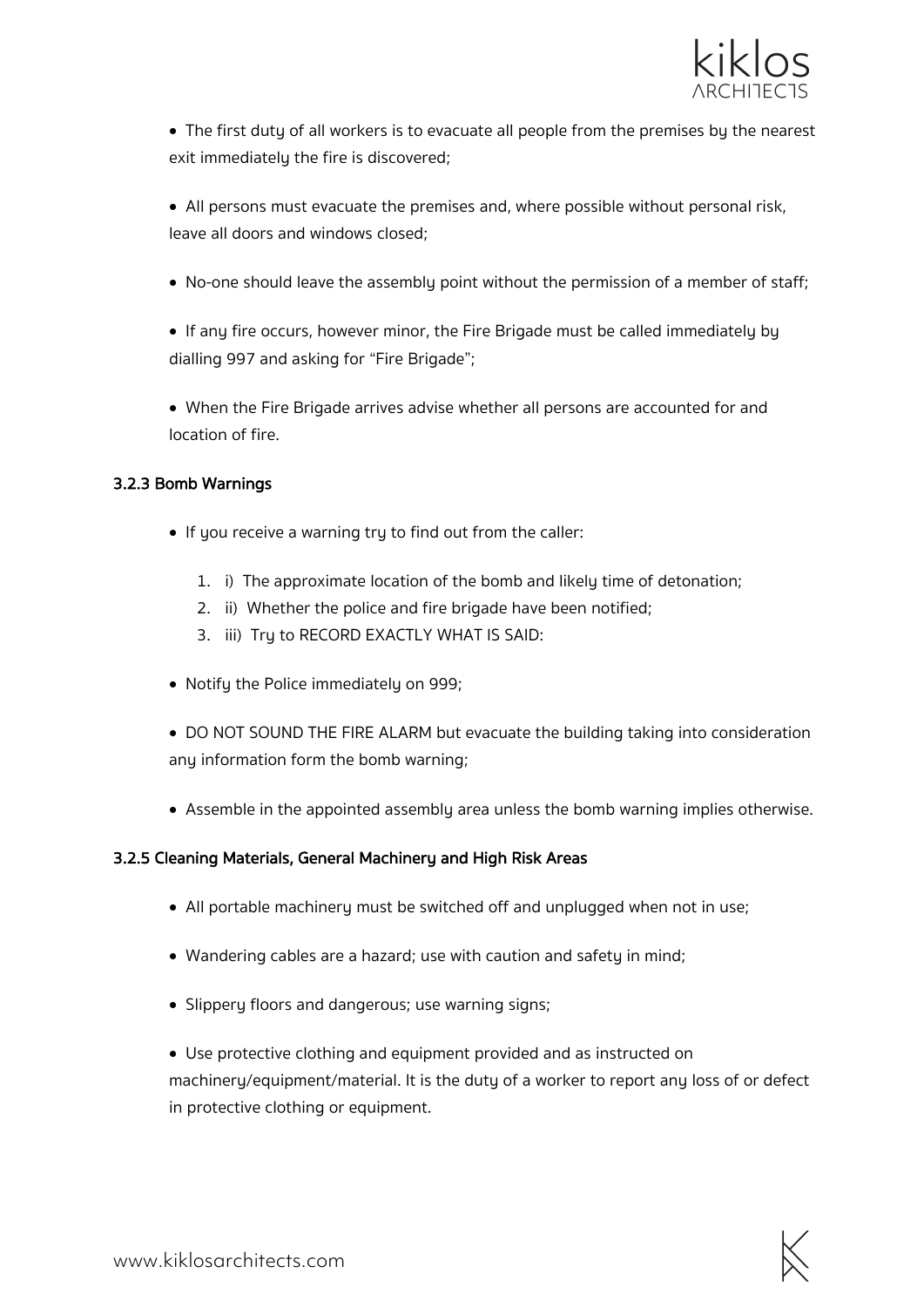

#### 3.2.6 General

- All thoroughfares, exits and gates must be left clear at all times;
- Corridors and fire exits must not be blocked by furniture or equipment;

• Vehicles must not be parked near to the building so as to cause any obstruction or hazard;

• Hazards or suspected hazards or other health and safety matters should be reported to the Management or the staff member on duty immediately or as soon as practicable, so that action can be taken. If the hazard is of a serious nature, immediate action must be taken to protect or clear the area to prevent injury to staff or other users.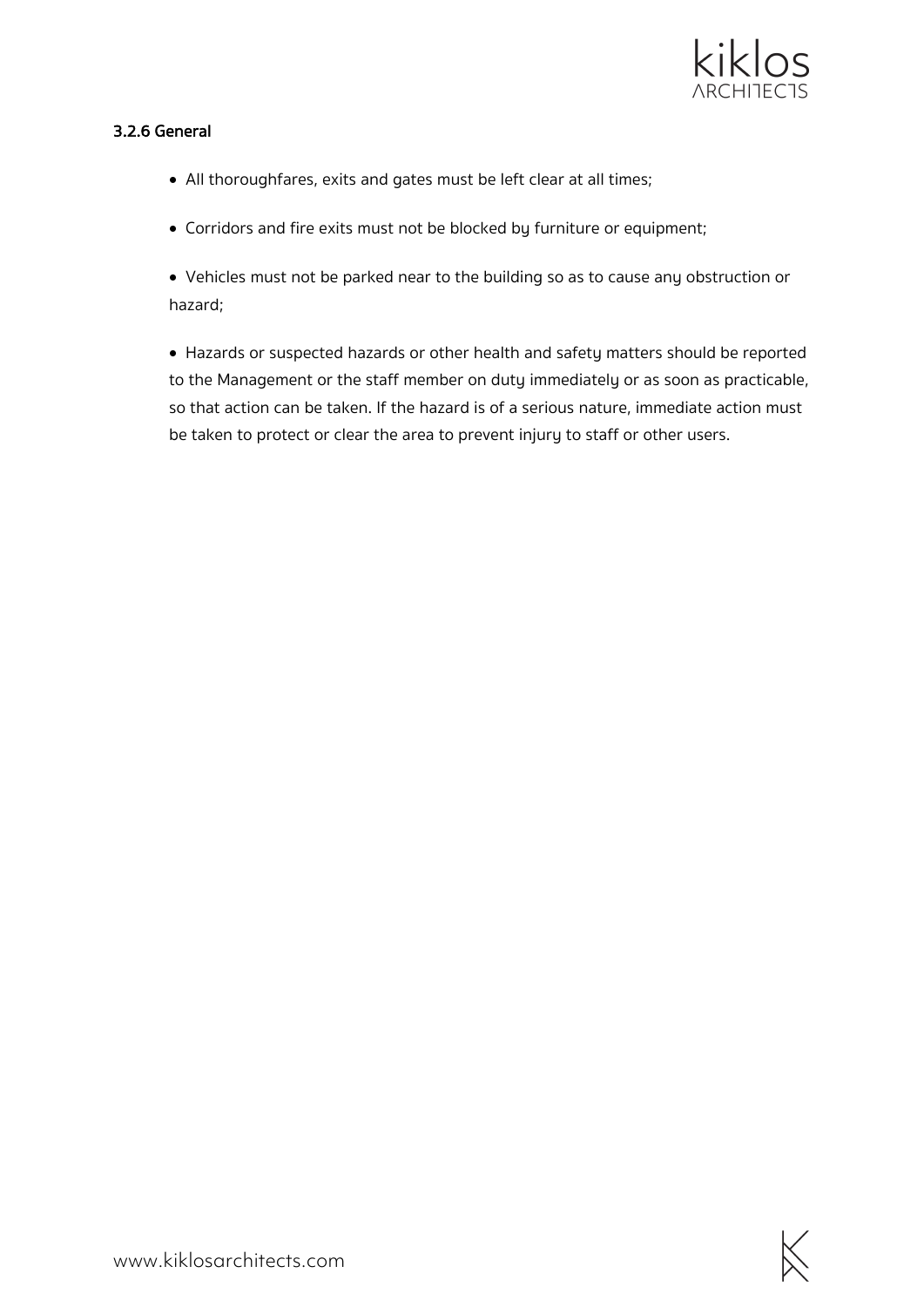

# PART FOUR - APPENDICES

## APPENDIX A – ACCIDENT REPORTING

#### 1. Accidents

All accidents which occur during work for the Organisation and/or for the User/Hirer, or on premises under the control of the Organisation must be recorded.

#### 2. Accidents to Workers or Contractor's Staff

- 1. For ALL Accidents Complete Accident Form and hand it over to the Management.
- 2. a) If a reportable accident involves a contractor's employee and the premises are under the control of someone other than the contractor then the person in control of the premises is responsible for reporting the accident.

If a contractor's employee is at work on premises under the control of the contractor then it is the contractor or someone acting on his/her behalf who is responsible for reporting the accident.

#### 3. Accidents to Members of the Public

- 1. For ALL Accidents
	- Complete Accident Form and hand it over to the Management
- 2. For accidents reportable to the Senior Management, If an accident results in fatality, fracture, amputation or other specified injury (see section 4 below) then immediately notify:

# kiklos architects Managing Director on +971 50 7859727 or leonardo@kiklosarchitects.com.

Some injuries may not be fully identified until the casualty has been to hospital. It is therefore essential that, if it is known that an individual has gone to hospital as a result of an accident, follow up action is carried out.

#### 4. Definition of Specified Major Injuries or Conditions

- Fracture of the skull, spine or pelvis; any bone in the arm or wrist, but not a bone in the hand; any bone in the leg or ankles, but not a bone in the foot.
- Amputation of; a hand or foot, a finger, thumb or toe; any part thereof if the joint or bone is completely severed

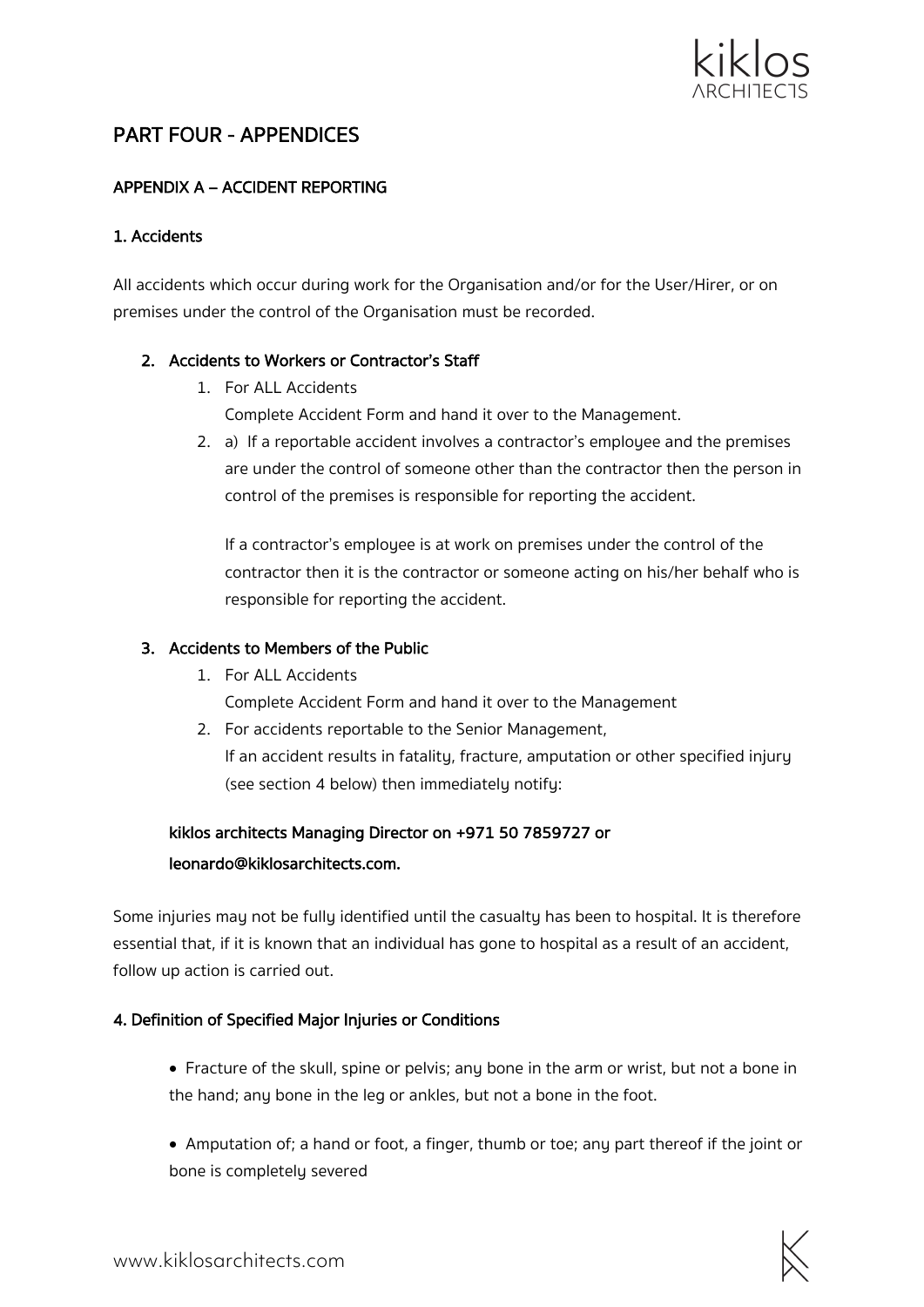

• Other specified injuries and conditions:

o The loss of sight of an eye; a penetrating injury to the eye, or a chemical or hot metal burn to an eye;

o Injury (including burns) either requiring immediate medical treatment, or involving loss of consciousness, resulting (in either case) from electric shock from any electrical circuit or equipment, whether or not due to direct contact;

o Loss of consciousness resulting from lack of oxygen;

o Decompression sickness requiring medical treatment;

o Either acute illness requiring treatment, or loss of consciousness, resulting (in either case) from absorption of any substance by inhalation, ingestion or through the skin; o Acute illness requiring medical treatment where there is reason to believe that this resulted from exposure to a pathogen or infected material o Any other injury which results in the person injured being admitted immediately into hospital for more than 24 hours;

#### IF IN DOUBT, REPORT IT.

#### 5. Dangerous Occurrences

In the event of any of the following:

- Collapse/Overturning of machinery
- Explosion/collapse of closed vessel/boiler
- Electrical explosion/fire

Notify the following immediately:

## kiklos architects Managing Director on +971 50 7859727 or leonardo@kiklosarchitects.com.

#### 6. Occupational Diseases

o Poisoning o Skin Diseases or Lung Diseases or Infections

#### IF IN DOUBT, REPORT IT.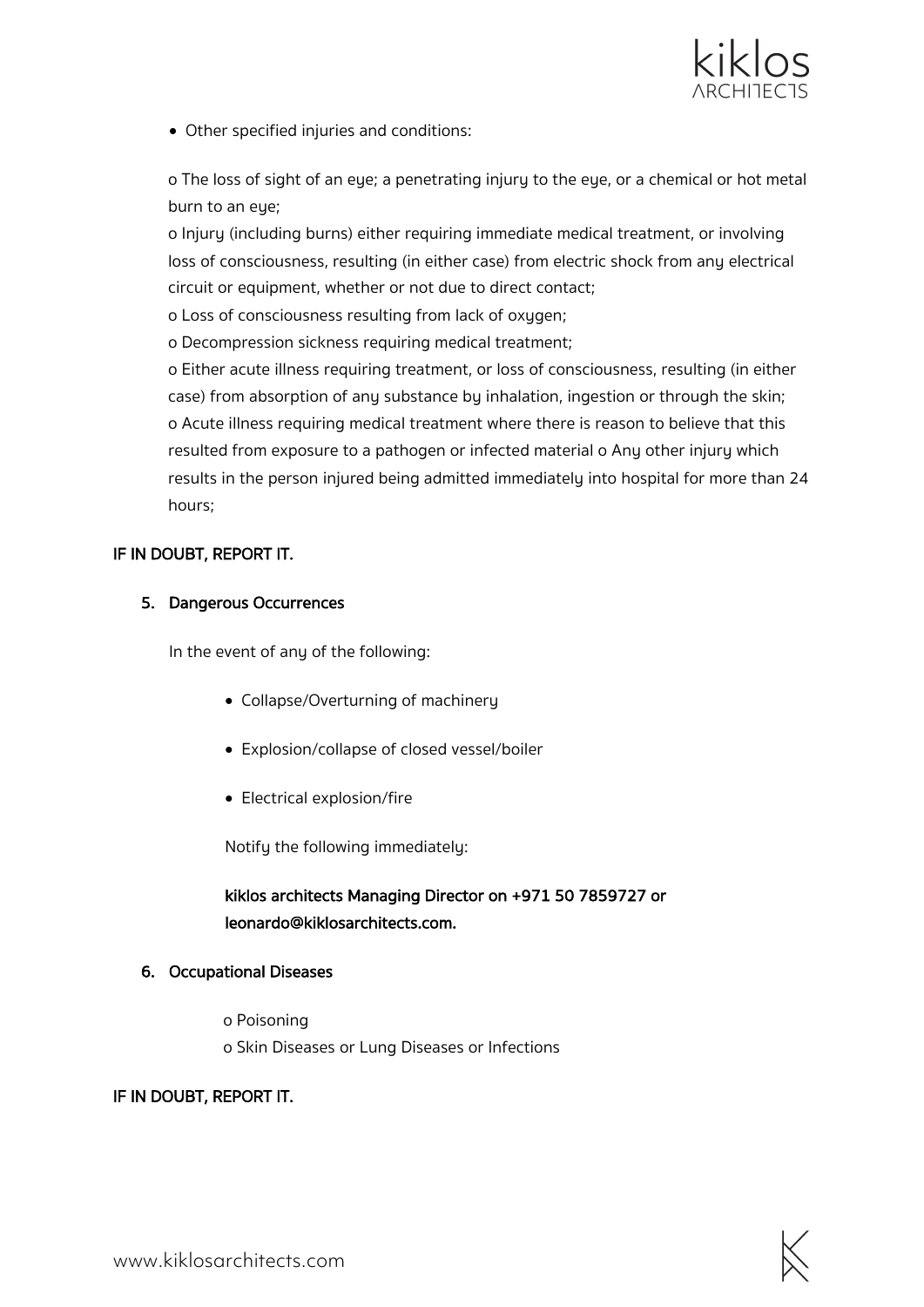

## Appendix B – CONTROL OF SUBSTANCES HAZARDOUS TO HEALTH

#### 1. Assessment

The assessment must be a systematic review o What substances are present and in what form? o What harmful effects are possible? o Where and how are the substances actually used or handled? o What harmful effects are given off, etc.? o Who could be affected, to what extent and for how long? o Under what circumstances? o How likely is it that exposure will happen? o What precautions need to be taken to comply with the COSHH Regulations? o What procedures need to be put in place to comply with the Control of Asbestos at Work

Regulations 2002?

#### 2. Prevention or Control

Employers have to ensure that the exposure of workers to hazardous substances is PREVENTED or, if this is not reasonably practicable ADEQUATELY CONTROLLED.

On the basis of the assessment, the employer has to decide which control measures are appropriate to the work situation in order to deal effectively with any hazardous substances that my present. This may mean PREVENTING exposure by:

o Removing the hazardous substance by changing the process o Substituting with a safe or safer substance, or using a safer form

Or, here this is not reasonably practicable, CONTROLLING exposure by

- o Totally enclosing the process:
- o Using partial enclosure and extraction equipment
- o General ventilation
- o Using safe systems of work and handling procedures

It is for the employer to choose the method of controlling the exposure and to examine and test control measures, if required.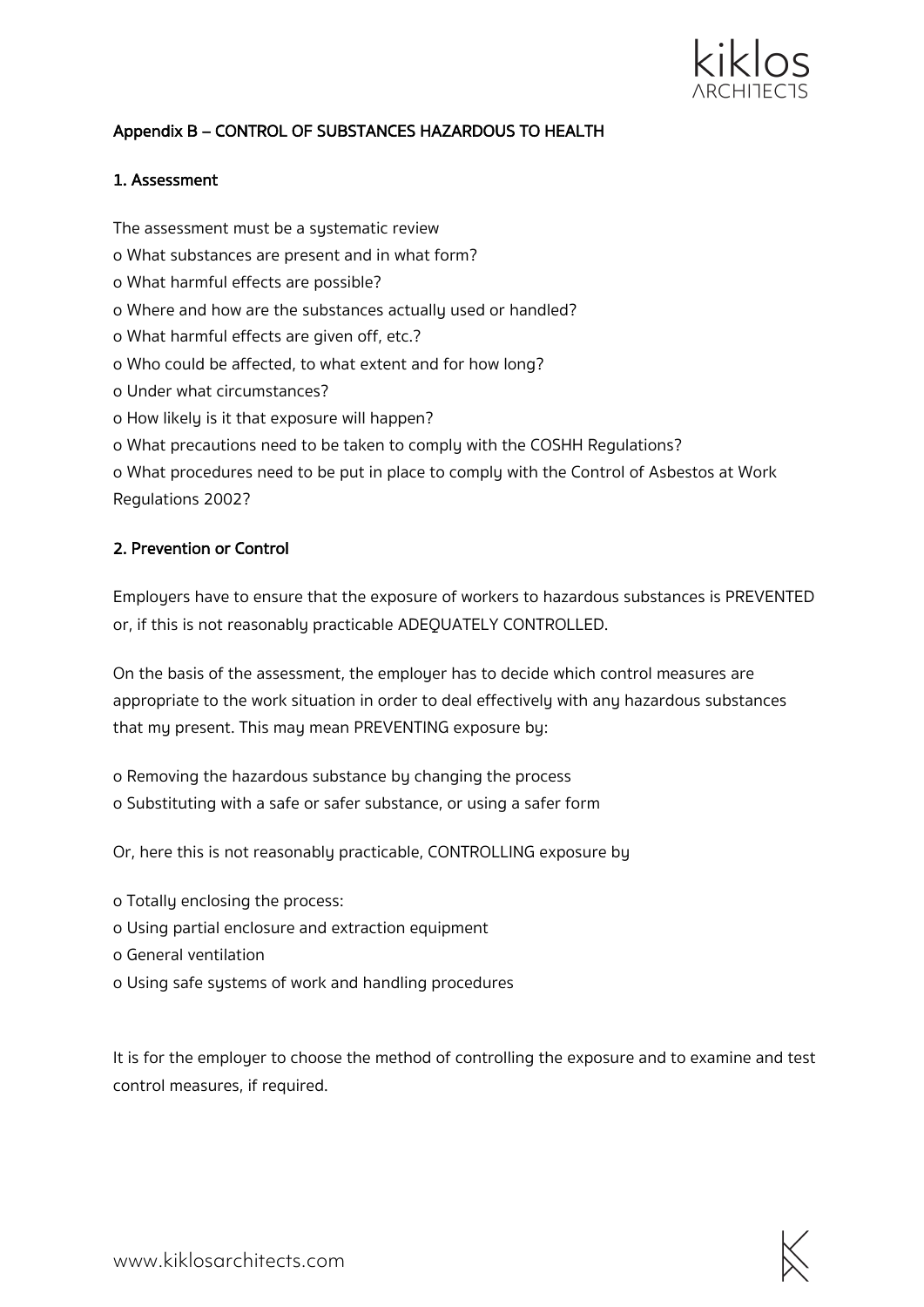

The Regulations limit the use of Personal Protective Equipment (e.g. dust masks, respirators, protective clothing) as the means of protection of those situations ONLY where other measures cannot adequately control exposure.

Employers must provide any of their workers and, so far is reasonably practicable, other persons on site who may be exposed to substances hazardous to health, with suitable and sufficient information, instruction and training to that they know the risks they run and the precautions they must take.

#### Appendix C – HEALTH AND SAFETY INSPECTION

#### 1. Inspection

o A Health and Safety inspection of the premises should be undertaken at least every twelve months. One of these inspections may be undertaken at the same time as the annual building maintenance check.

o Appointed members of the Management, or a sub-group, should arrange to meet and carry out the inspection.

o This inspection group will need to agree how each question needs to be answered.

o When the form is complete and has been signed, matters noted as not satisfactory, together with any other concerns raised by the inspection, should be reported to the Management. o The inspection group should be authorised, where URGENT action is necessary, to make immediate reasonable response.

o The whole form should be made available to members of the Management Committee. o The forms should be preserved in a file maintained for this purpose. As required action is taken, the responsible person should initial the form in the appropriate box.

#### 2. Risk Assessment

o Risk assessments relate to activities within the premises or grounds o Risk assessments NEED to be carried out in relation to every activity undertaken, whether by groups or individuals and including the work of paid staff AND volunteers.

o Special attention should be paid to the circumstances of workers under the age of eighteen and to expectant mothers, women who have given birth within the past six months or who are breastfeeding.

o A risk assessment needs to be carried out whenever a new activity is envisaged.

o Assessments need to be repeated whenever circumstances change:

- § Changes in layout of equipment
- § Observing trends on the accident form